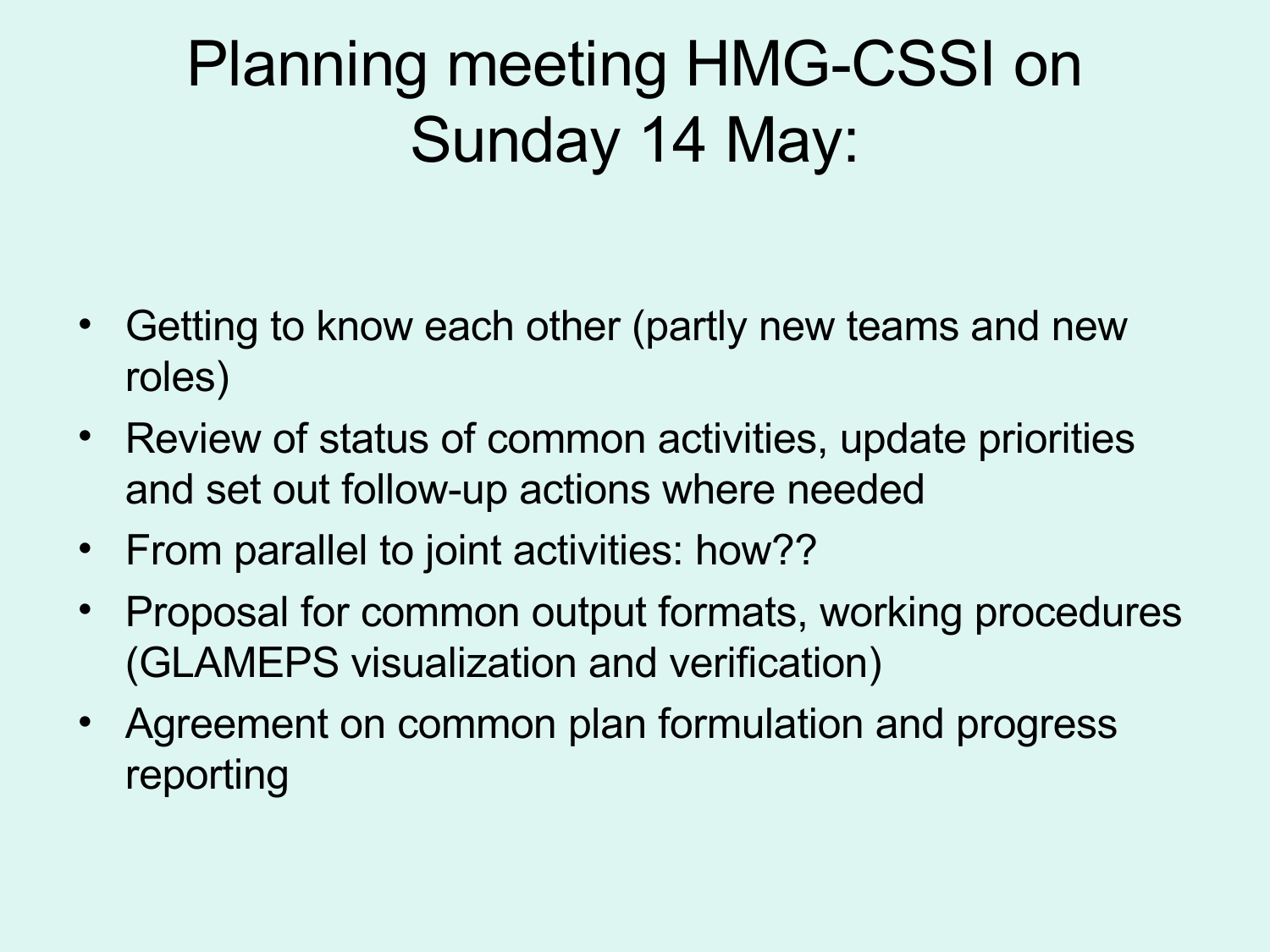#### Data assimilation

- More detailed intermediate-term (few years) strategic planning for convergence and developments needed  $\rightarrow$  planning meeting after EWGLAM meeting in Zurich (Friday 13 October)
- not so simplified physics for 4D-VAR: mini-workshop beginning of September
- Observation operator convergence: identify people to do it, start after summer, involve ECMWF
- interest in new common activities: cloudy radiances, balance operators, wavelet functions

• surface data assimilation: start planning convergence by preparing papers on each side with present status, relation to surface model, proposal for convergence.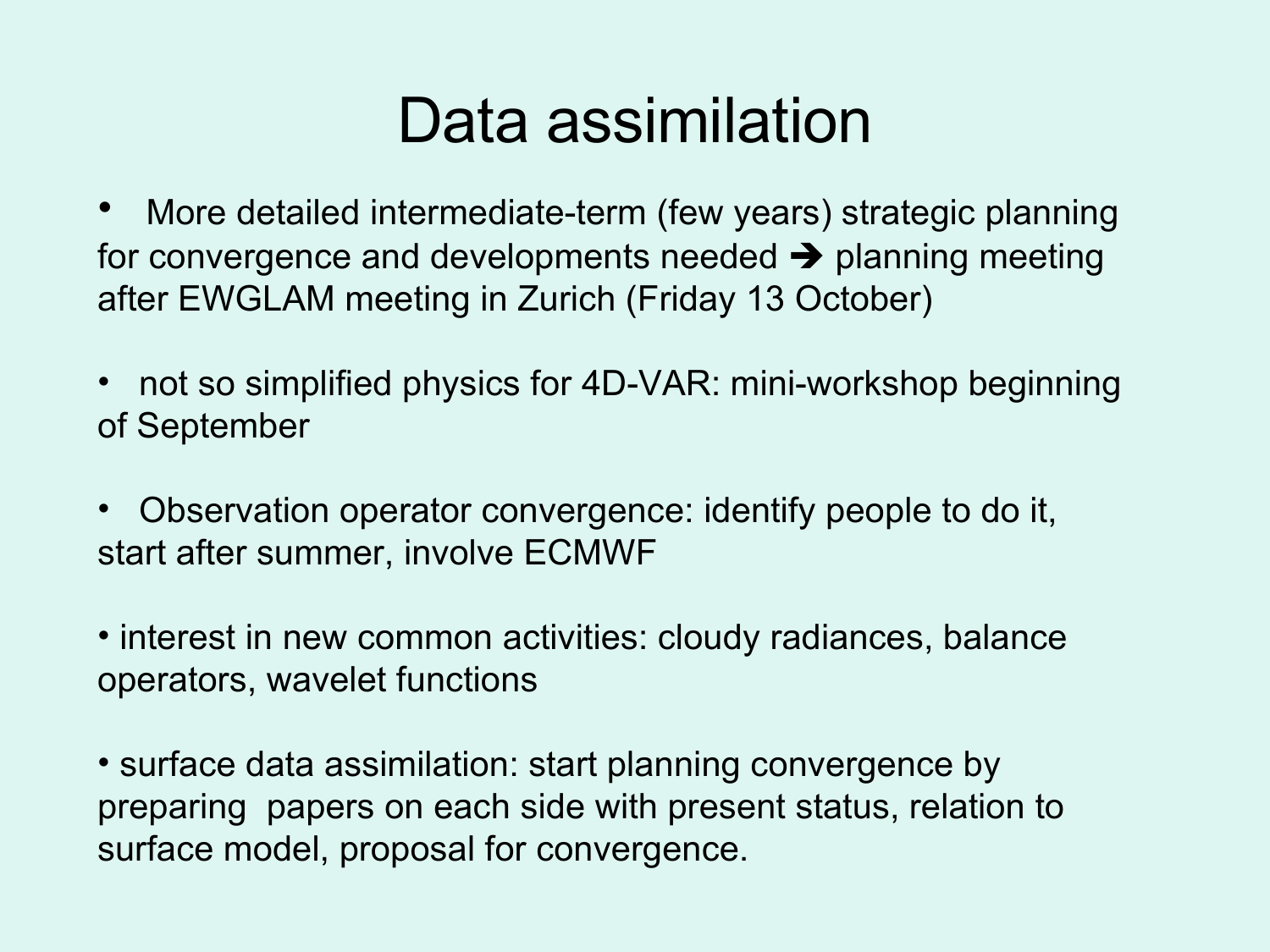### Physics and dynamics

- More detailed planning of physics convergence for next few years advisable. Meeting for this will be arranged.
- Surface modelling: set date for workshop (November/December?). Also include surface data assimilation aspects
- Speed of Vertical finite element developments matter of concern  $\rightarrow$  see how this can be improved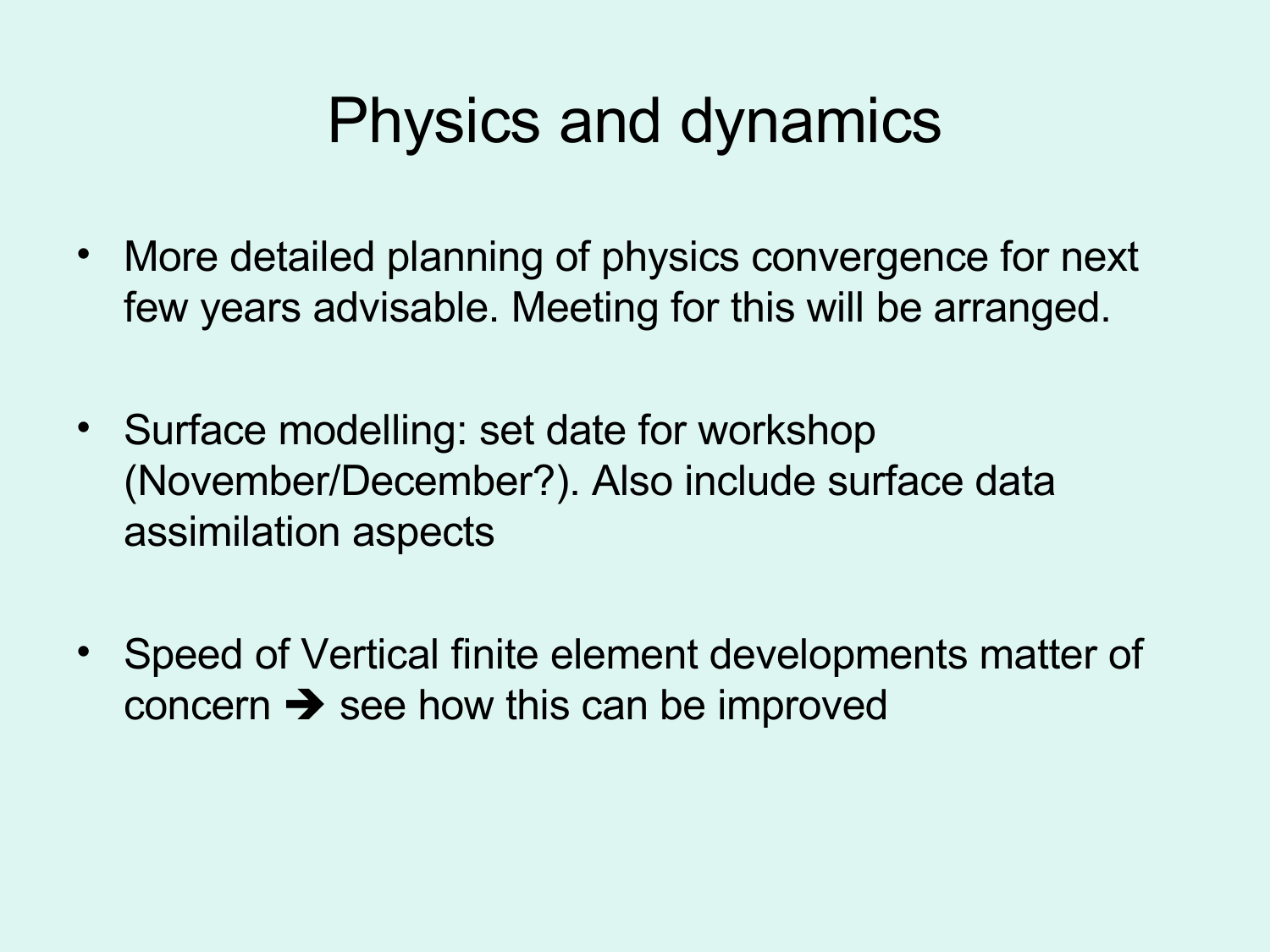# **Predictability**

- Outcome of March meeting discussed
- Need for more detailed proposal for GLAMEPS work plan
- Determine: which countries willing to participate and how. Investigate preliminary ideas, then prepare for
- Proposal for more detailed work plan to be ready for meeting in November; presentation of draft plan at EWGLAM meeting